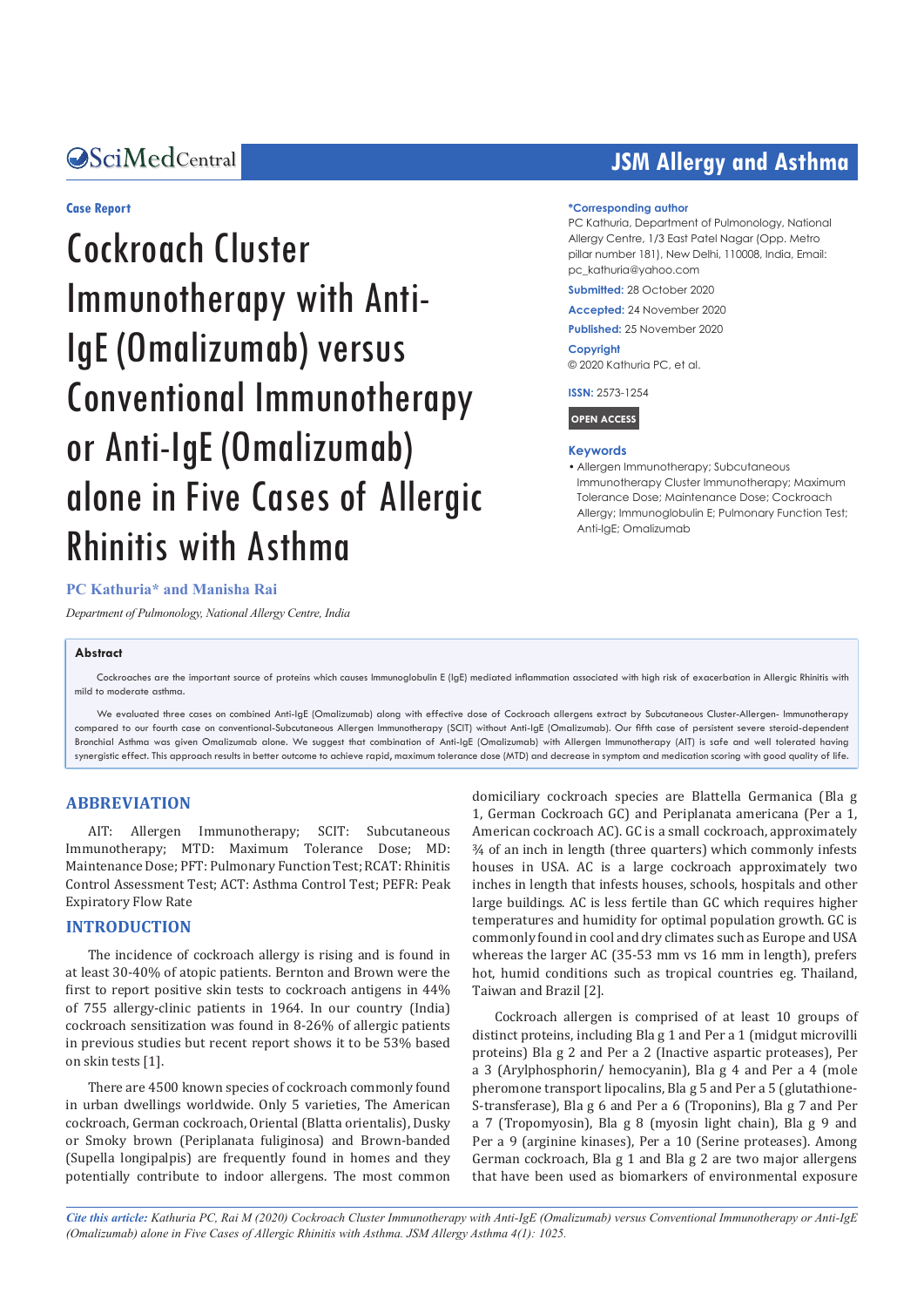in indoor environment [3]. Bla g 1 and/ or Bla g 2 allergen exposure of > 2 U/g of dust is thought to be a strong risk factor for cockroach sensitization and increased morbidity and high risk of exacerbation in Allergic Rhinitis and asthma symptoms [4,5].

Allergens are produced in the digestive tract and excreted with feces (group 1 and 2, Per a 3) or secretion from the male reproductive tract during sexual activity (Bla g 4 and Per a 4) and also from muscle proteins (group 6, 7 and Bla g 8). These Allergens become airborne in particles of 10-40 um in diameter, which may reach the lungs and induce IgE-mediated inflammation. Bla g 2 was able to induce IgE production at level of exposure10-100 fold lower than cat and dust mite allergens. The proposed sensitizing threshold of Bla g 2 is  $0.98 \text{ ug/g}$  dust  $(2U/g)$  whereas those of mite group 1 and cat allergen are 2 ug/g dust and 8 ug/g dust respectively [6].

There is a high prevalence of co-sensitization to dust mite and cockroach allergens. Both usually share same indoor environment and some major allergens like tropomyosin involved in crossreactivity among insects, mites, crustaceans, mollusks and parasites. Cockroach extracts used for diagnosis and treatment are still non-standardized because there is no immuno-dominant single allergen. It has been shown that the mean potency of three US German extracts was 3300 BAU/ml, whereas standardized mite, cat or grass extracts present typically 5000 to 100,000 BAU/ml. So mixture of five cockroach allergens Bla g 1 and Per a 1, Bla g 2, Bla g 4, Bla g 5 and Bla g 7 and or Per a 7 would be expected to diagnose 50% to 64% of cockroach allergic patients worldwide [7].

The diagnosis of cockroach allergy was based on using crude extracts by in-vivo skin testing (allergens by Allergo pharma, Germany) and/or in-vitro measurements of specific IgE (Thermofisher, ImmunoCap) to cockroach and has distinct characteristics of perennial in nature, increased symptoms in winter season and may have steroid dependency [8,9].

Kang et al., completed a 5-year long trial of subcutaneous mix cockroach (German, American and oriental) extract Immunotherapy (a cumulative dose of 65,600 proteins nitrogen units over the 60-month trial), found reduction of symptom and medication scoring, an increase in cockroach specific blocking antibodies and blunted in-vitro basophil histamine release [10].

In 2011 Srivastava et al., completed a double-blind placebocontrolled trial of American cockroach immunotherapy in patients with Asthma, Rhinitis or both., they found significant reduction in symptoms and medication scoring as well as a reduction in Specific IgE and increase in cockroach specific IgG after 2 years of Immunotherapy with a lab prepared aqueous extract containing 3 mg/ml of protein from American cockroach [1].

In Cluster Immunotherapy the Allergen vaccine is injected two to three times in a day, 30 minutes apart at variable interval of 7-12 days, during build-up phase and maintenance doses can be achieved in 6 to 8 weeks. While in conventional Immunotherapy maintenance dose (MD) is achieve after 15 to 16 weeks [11]. Three of our patients took combined cluster immunotherapy along with injection Anti-IgE (Omalizumab), while fourth patient took conventional immunotherapy without Anti-IgE (omalizumab). We found in three cases that combined Cluster Immunotherapy with Omalizumab is effective, rapid and safe treatment with effective MTD of 2.5 mg per dose than conventional Immunotherapy with dose adjustment of 1.5 mg per MTD and also concerned with risk of anaphylaxis.

Our fifth patient suffering from severe persistent steroiddependent Asthma was given only Anti-IgE (omalizumab) along with avoidance measures has shown decreased intensity and severity along with controlled symptoms with reduction in the oral corticosteroids.

#### **CASE DISCUSSION**

#### **Case number 1**

23-year-old male, case of Chronic Rhinosinusitis with nasal polyps (recurrent episodes of shortness of breath, nose block and loss of smell, operated for nasal polyp in 2015) and Allergic Asthma since childhood poorly responding to symptomatic treatment. His symptoms get aggravated on exposure to dust, winter season and pollutants.

NCCT PNS (15.07.2017)- revealed near soft tissue opacification of paranasal sinuses represent? chronic sinusitis? fungal sinusitis. However, possibility of long-standing polyposis could not be ruled out.

In-vivo and In-vitro test: Skin Prick Test (SPT) - Total IgE-2144.1 IU/ml, Absolute Eosinophil Count (AEC)-825 cells/Ul, Serum cortisol-6.5 mcg/dL. Skin Prick Test (SPT) was positive for Cockroach-9 mm, D. pteronyssinus-4mm, D. farinae-4mm, Fish- 2mm.

Specific IgE were positive for Cockroach-20.40 Kua/l, D. pteronyssinus-3.60 Kua/L, D. farinae-4.21 Kua/l, Aspergillus fumigatus-1.38 Kua/l, Candid albicans-2.03 Kua/l, Fish 8.01 Kua/l.

#### **Recommendation**

Combined Subcutaneous Cluster Allergen Immunotherapy (SCIT)- Cockroach, German 1:20 concentration (Greer Lenoir, NC US.) with effective dose along with Inj Omalizumab 150mg once a month was started by gradual up-dosing protocol of build-up phase to achieve MTD / Maintenance dose (2.5mg per month) given every 4 weeks with supportive therapy for 1 year. His nasal and respiratory symptoms were better controlled with normal Lung function and 5-10% variability by PEFR measurement. *Rhinitis Control Assessment Test* (RCAT) and *Asthma Control Test* (ACT) scoring improved from  $11/12$  Baseline to 23/21 respectively. The patient is currently under follow-up and undergoing treatment.

#### **Case number 2**

14-year-old male, case of persistent Bronchial Asthma (episodes of shortness of breath, cough and wheeze on and off) since childhood, very poor response to symptomatic treatment but some benefit with Oral Corticosteroids (OCS). His symptoms get aggravated on exposure to dust and in basement areas.

In-vivo and In-vitro test: Skin Prick Test (SPT)- Total IgE-482.4 IU/ml. Absolute Eosinophil Count-426 cells/uL, Serum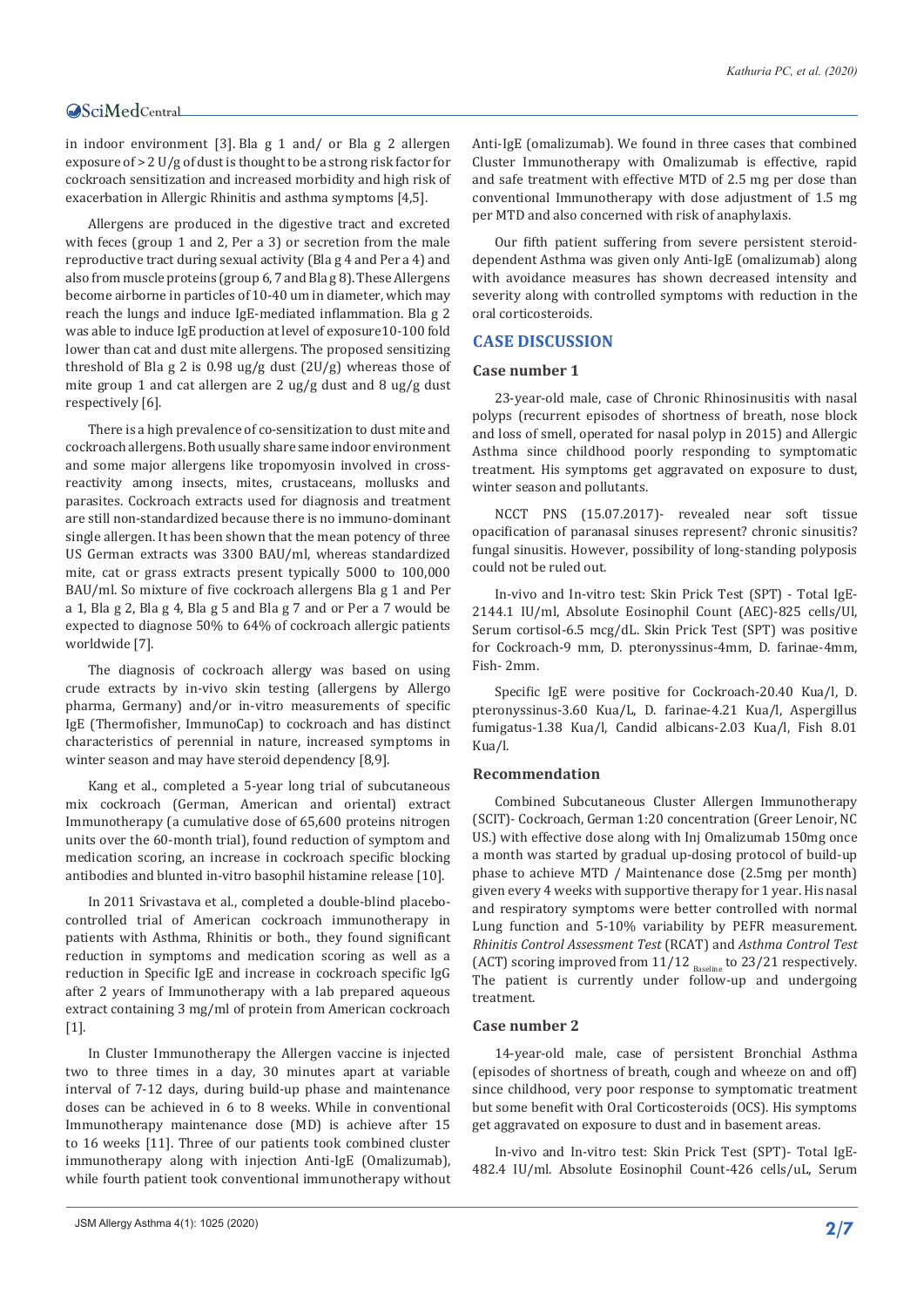cortisol-9.4 mcg/dl. Skin prick Test were positive for- cockroach-9mm, D. petronyssinus-4mm, D. farinae-4mm, Pennisetum-4mm, Prosopis juliflora-5mm, Brassica-5mm, Fish (cod)-<3mm.

Specific IgE were positive for Cockroach-2.38 Kua/l, D. petronyssinus-0.98 Kua/l, D. farinae-1.35 Kua/l, Common ragweed-0.27 Kua/l, Fish-<0.1 kua/L.

#### **Recommendation**

He was given combined Subcutaneous Cluster Cockroach Allergen Immunotherapy(SCIT) with effective dose (2mg per month) by gradual up-dosing protocol of build-up phase to achieve MTD along with Inj Omalizumab 150mg once a month with supportive therapy for 2 years with no adverse effects. His symptoms are well controlled. His RCAT and ACT scoring  $_{(Baseline=13/14)}$  improved after 6 months  $_{(22/21)}$ .

#### **Case number 3**

24-year-old male, case of severe Allergic Rhinitis with perennial Bronchial Asthma (recurrent episodes of cough, wheezing, shortness of breath, and sneezing on and off) since 4 years. Symptoms exacerbate on exposure to dust, damp and dirty places.

In-vivo and In-vitro test: Skin Prick Test (SPT)- Total IgE-695.0 IU/ml, Absolute Eosinophil Count (AEC)-126 cells/uL, Serum Cortiol-6.2 mcg/dL. Skin Prick Test (SPT) were positive for Cockroach-6mm, D. pteronyssinus-4mm, D. farinae-4mm, Parthenium hysterophorus (Congress grass)- 5mm, Prosopis juliflora (Mesquite)-5mm, Fish (Cod)- <3mm.

Specific IgE were positive for Cockroach-7.98 Kua/L, D. pteronyssinus-0.64 Kua/l, D. farinae- 0.61 Kua/l.

#### **Recommendation**

Combined Cockroach Subcutaneous Cluster Allergen Immunotherapy (SCIT) with effective dose 2.5mg per month along with Inj Omalizumab 150mg once a month was started by gradual up-dosing protocol of build-up phase to achieve MTD / Maintenance dose given every 4 weeks with supportive therapy for 1 year. His respiratory symptoms were stable with normal Lung function and 5% variability by PEFR measurement. RCAT and ACT scoring improved from  $11/12$  Baseline to  $23/22$ respectively. PEFR increased from 300 L/mt to 600 L/mt.

#### **Case number 4**

13 years old male, case of Allergic Rhinitis with mild to moderate Bronchial Asthma (cough, rhinitis, wheezing on and off) since childhood. Symptoms exacerbate on exposure to dust and pollutants and are more during the night. He was prescribed oral and inhaled corticosteroids with anti-histamines but had no relief.

In-vivo and In-vitro test: Skin Prick Test (SPT)- Total IgE-247 IU/ml, Absolute Eosinophil Count-502 cells/ul, Skin Prick Test were positive for Cockroach- 8mm, D. pteronyssinus- 5mm, D. farinae- 5mm, Fish- <3mm.

Specific IgE were positive for Cockroach-9.47 Kua/L and negative for D. pteronyssinus- <0.1 Kua/l, D. farinae- <0.1 Kua/l, Fish- <0.1 Kua/L.

#### **Recommendation**

Subcutaneous Cockroach conventional Allergen Immunotherapy (SCIT) with effective dose (1.5mg per 0.3ml of 1:200/ month) was started by gradual up-dosing protocol of build-up phase to achieve MTD given every 4 weeks with supportive therapy for 2 years. Duration of Cockroach extract conc. (5mg ml<sup>-1</sup>) for conventional AIT (2 years) as per schedule (1:20000 X 6 weeks, 1:2000 X 6 weeks, 1:200 X 3 weeks) with increasing concentration) but developed adverse effect during build-up phase (grade II/ III anaphylaxis with 2mg of dose) so 1.5 mg per Maximum tolerance Dose (MTD) was continued for 2 years

His nasal and respiratory symptoms were better controlled with normal Lung function and 5-10% variability by PEFR measurement.

#### **Case number 5**

48 years old female, case of Allergic Rhinitis with severe steroid dependent Asthma (recurrent complaints of cough, wheeze, sneezing, Rhinitis, shortness of breath on and off) since 4 years. She had taken multiple courses of oral and inhaled corticosteroids, anti-histamines, oral antibiotics with no relief. Symptoms get worsened on reducing methylprednisolone (8mg/day) and aggravate on exposure to dust and at the site of cockroach infestation.

In-vivo and In-vitro test: Skin Prick Test (SPT)- Total IgE-407 IU/ml, Absolute Eosinophil Count-120 cells/ul, Serum Cortisol-14.49 mcg/dl (16mg of methylprednisolone ) Skin Prick Test were positive for Cockroach- 8mm and negative for D. pteronyssinus- <3mm, D. farinae-<3mm, Fish- <3mm.

Specific IgE were positive for Cockroach-5.46 Kua/L, D. pteronyssinus- 0.51 Kua/l, D. farinae-0.34 Kua/l.

#### **Recommendation**

Injection Omalizumab (Anti-IgE) 150 mg started every 4 weeks along with avoidance measures. AIT was relatively contraindicated because of poor lung function. The patient is currently under follow-up with low dose of oral corticosteroids (4mg and 8 mg of methyl prednisolone alternate day).

#### **DISCUSSION**

Insect inhalant allergens are found indoors, outdoors, in homes and at work places. Cockroach allergen induce inflammation not only due to cockroach allergen themselves but also due to enzymatic protease activity & ligands for pattern recognition receptors. Skin testing using crude wholebody extracts of three common species: American, German and Oriental cockroach is the gold standard to diagnose cockroach allergy. In our five cases, diagnosis of cockroach allergy was based on SPT of 1:10 concentration (Greer Lab Inc) along with specific IgE (ThermoFisher, ImmunoCap). Allergen Immunotherapy practice parameter third update (AIPP) provides new dosing recommendation for non-standardized extracts distinguishing between pollen (0.5 ml of 1:100 or 1:200 vol/vol) and cockroach (highest tolerated dose) extracts [11]. So, effective dose of cockroach allergen extract is not known and it is not clear how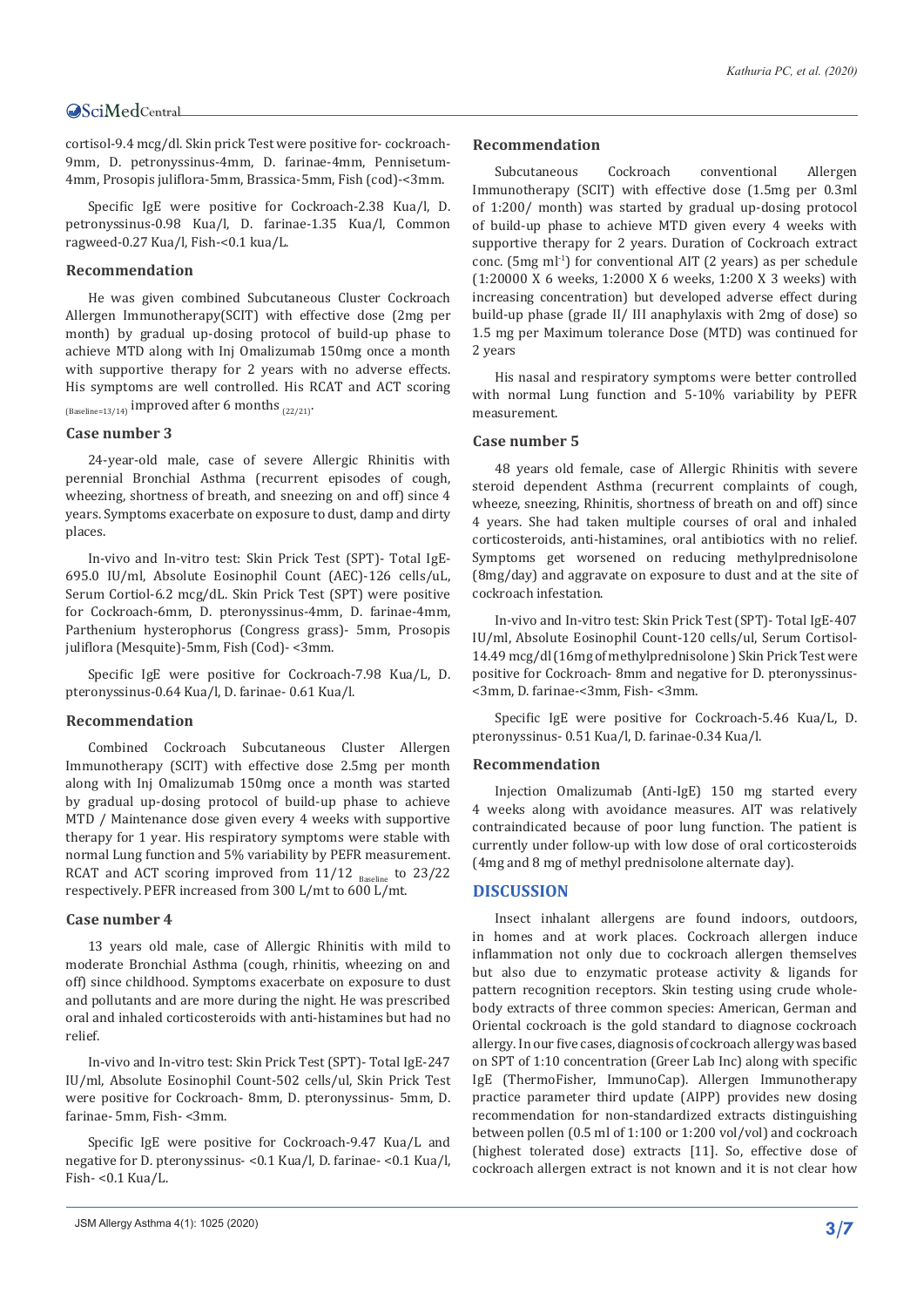effective the treatment is for respiratory allergic diseases such as in Rhinitis or Asthma (evidence category C and evidence quality optional). Immunotherapy is clinically significant when a patient's symptom scoring is reduced by >30% [12].

In our case number 4 we started conventional AIT with cockroach allergen extract (Greer Lab Inc) without Omalizumab for 2 years but patient got 2 episodes of grade II/ III anaphylaxis as per grading system recommended by European Academy of Allergy and Clinical Immunology (EAACI) at a dose of 2 mg during build-up phase [13]. Patient could tolerate Maximum Tolerance Dose (MTD) 1.5 mg per dose only. Though the patient responded to the conventional Immunotherapy with dose adjustment but concerned with risk of anaphylaxis, the subsequent doses were given under supportive therapy. Though the WHO recommends Allergen Immunotherapy should last for at least 3 years. In our case on conventional immunotherapy even though the efficacy was satisfying and clinically meaningful we could observe our patient for only 2 years because of the fear of adverse effects.

In view of concern regarding severe systemic reactions/ anaphylaxis during build-up phase in conventional AIT we started combination of Omalizumab (Anti-IgE) along with nonstandardized cockroach extract in our three cases (case number

1, 2 and 3). We found administration of Omalizumab (Anti-IgE) is safe and effective we could achieve the effective tolerance dose of 2.5 mg as maintenance dose and reduce the risk of systemic reaction. We suggest that Omalizumab (Anti-IgE) is an added treatment option in those who failed to achieve the intended maintenance dose in conventional AIT because of severe systemic adverse effects. In our patients, combination treatment of Omalizumab and AIT resulted in prolonged inhibition of allergen-IgE binding compared with either treatment alone. Anti IgE (Omalizumab) is a humanized monoclonal anti-IgE antibody which suppresses the IgE mediated release of inflammatory mediators which that binds to circulating IgE molecules, thus interrupting the allergic cascade downstream the IgE production of B cells thus amplifying the therapeutic effect of AIT. Moreover, there is a long-term efficacy of combining Anti-IgE (Omalizumab) and Allergen Immunotherapy, as it might offer synergistic effects [14-16] (Table 1-5).

Our case number 5 of ACO (Asthma- COPD Overlap) has had history of frequent exacerbation and poor lung function (FEV1 <50% of predicted) in which AIT is relatively contraindicated. She was highly sensitized to cockroach, her symptoms get worse in winter season and were perennial in nature, was steroid

| Table 1 (a): Clinical characteristics of case number 1.                |                                                                                  |                                                                                     |                                                               |                                                                                      |
|------------------------------------------------------------------------|----------------------------------------------------------------------------------|-------------------------------------------------------------------------------------|---------------------------------------------------------------|--------------------------------------------------------------------------------------|
|                                                                        | Case number 1                                                                    |                                                                                     |                                                               |                                                                                      |
|                                                                        | Aug 2016                                                                         |                                                                                     | Oct 2017                                                      |                                                                                      |
| <b>RCAT/ACT scoring</b>                                                | $11/12$ $_{\tiny{\rm Baseline}}$                                                 |                                                                                     | 23/21                                                         |                                                                                      |
| <b>Total IgE</b>                                                       | 2144 IU/ML                                                                       |                                                                                     | 2612 IU/ml                                                    |                                                                                      |
| Eosinophil % / AEC                                                     | 13.1 % / 825 cells/ul                                                            |                                                                                     | 5.7% / 571 cells/ul                                           |                                                                                      |
| Serum cortisol                                                         | 6.5 mcg/ml on 5mg prednisolone                                                   |                                                                                     | 5.3 mcg/ml without prednisolone                               |                                                                                      |
| PFER variability/FEV1                                                  | 350/450 L/mt / 65% of predicted                                                  |                                                                                     | 500/550 L/mt                                                  | /78% of predicted                                                                    |
| Histamine<br>Cockroach<br>D. pteronyssinus<br>D. farinae<br>Fish (cod) | <b>SPT</b> wheal size<br>6mm<br>9mm<br>4 <sub>mm</sub><br>4 <sub>mm</sub><br>3mm | <b>Specific IgE</b><br>N/A<br>20.40 kua/l<br>3.60 kua/l<br>4.21 kua/l<br>8.01 kua/l | <b>SPT</b> wheal size<br>5mm<br>5mm<br>3mm<br>3mm<br>⊙<br>2mm | Specific IgE<br>N/A<br>12.6 kua/l<br>$< 0.1$ kua/l<br>$< 0.1$ kua/l<br>$< 0.1$ kua/l |

| Table 1 (b): AIT schedule of case number 1.                                                                                                                                                                                                                                                                                                                                                                                                             |            |              |              |              |                     |                |  |  |
|---------------------------------------------------------------------------------------------------------------------------------------------------------------------------------------------------------------------------------------------------------------------------------------------------------------------------------------------------------------------------------------------------------------------------------------------------------|------------|--------------|--------------|--------------|---------------------|----------------|--|--|
| Doses $(5mg \, ml^{-1})$                                                                                                                                                                                                                                                                                                                                                                                                                                | 0.05/0.1ml | $0.1/0.2$ ml | $0.2/0.2$ ml | $0.2/0.3$ ml | $0.5$ ml $(2.5$ mg) | $0.5$ ml as MD |  |  |
| Cluster Dose frequency                                                                                                                                                                                                                                                                                                                                                                                                                                  | First day  | $10-12$ days | $10-12$ days | $15-20$ days | 20-30 days          | 4-6 weeks      |  |  |
| Combined Cockroach extract conc. (5mg ml <sup>-1</sup> , 1:200 conc.) for Cluster AIT (2 years) as per schedule along with Inj Omalizumab (150mg) X 15 days<br>before AIT followed by once in a month for 17 months.<br>$\sim$ . The second contract of the contract of the contract of the contract of the contract of the contract of the contract of the contract of the contract of the contract of the contract of the contract of the contract of |            |              |              |              |                     |                |  |  |

MD-maintenance dose (2.5mg), conc.-concentration, AIT-Allergen Immunotherapy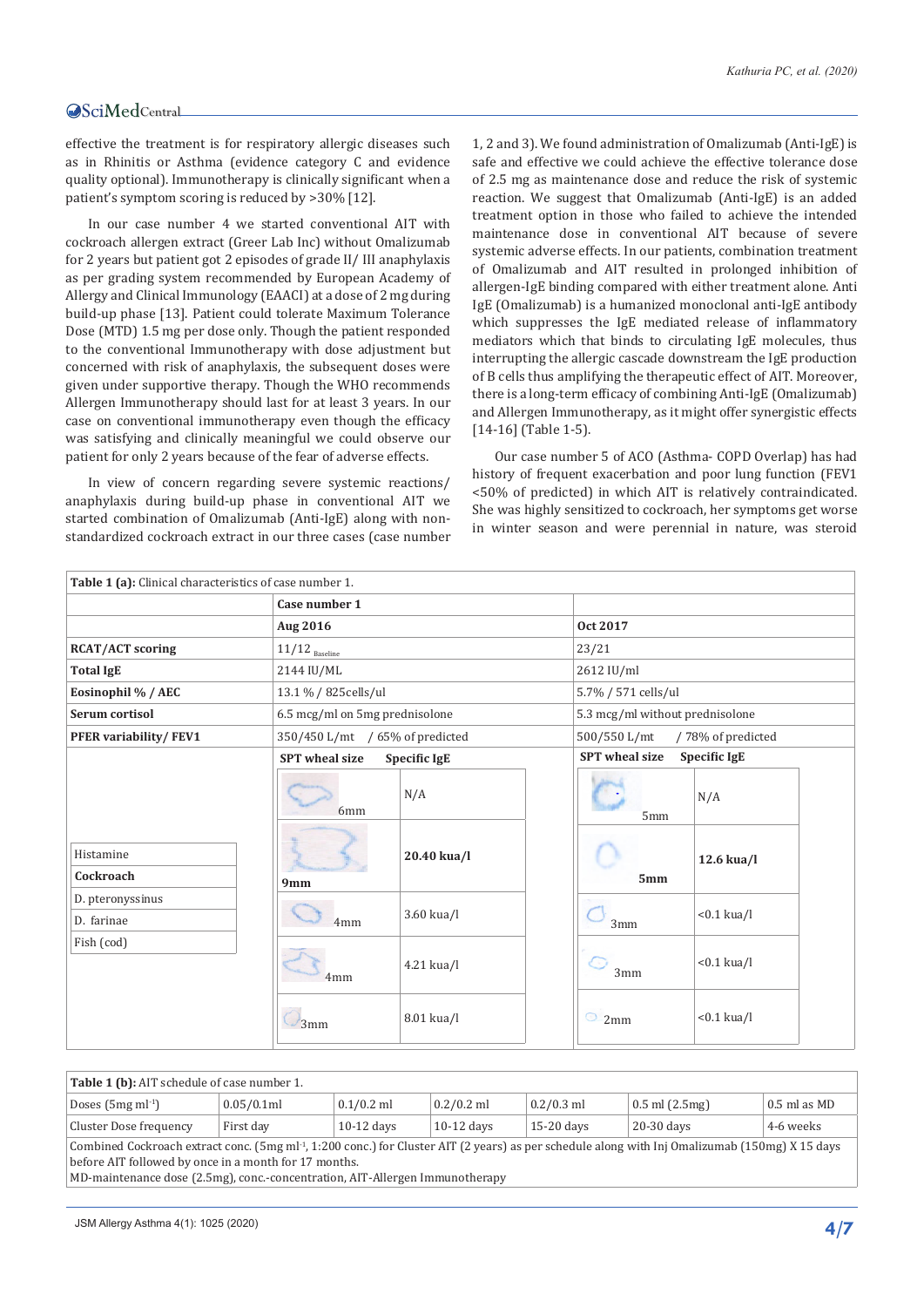| Table 2 (a): Clinical characteristics of case number2. |                                  |                                |                       |                                 |  |  |
|--------------------------------------------------------|----------------------------------|--------------------------------|-----------------------|---------------------------------|--|--|
|                                                        | Case number 2                    |                                |                       |                                 |  |  |
|                                                        | <b>July 2014</b>                 |                                | <b>June 2016</b>      |                                 |  |  |
| <b>RCAT/ACT scoring</b>                                | $13/14$ $_{\tiny{\rm Baseline}}$ |                                | 22/21                 |                                 |  |  |
| <b>Total IgE</b>                                       | 482.4 IU/ML                      |                                | 441 IU/ml             |                                 |  |  |
| Eosinophil % / AEC                                     | 3.2 % / 426 cells/ul             |                                | 1.1% / 150 cells/ul   |                                 |  |  |
| PEFR variability/FEV1                                  |                                  | 200-250 L/mt/ 61% of predicted |                       | 300-350 L/mt / 75% of predicted |  |  |
|                                                        | <b>SPT</b> wheal size            | <b>Specific IgE</b>            | <b>SPT</b> wheal size | <b>Specific IgE</b>             |  |  |
| Histamine                                              | 5mm                              | N/A                            | 5mm                   | N/A                             |  |  |
| Cockroach                                              | 9mm                              | $2.38$ kua/l                   | 5mm                   | $1.91$ kua/l                    |  |  |
| D. pteronyssinus<br>D. farinae                         | 4mm                              | $0.98$ kua/l                   | 3mm                   | $0.80$ kua/l                    |  |  |
|                                                        | 4 <sub>mm</sub>                  | $1.35$ kua/l                   | 3mm                   | $0.83$ kua/l                    |  |  |

| Table 2 (b): AIT schedule of case number 2.                                                                                                                |            |              |              |              |                           |                |  |  |
|------------------------------------------------------------------------------------------------------------------------------------------------------------|------------|--------------|--------------|--------------|---------------------------|----------------|--|--|
| Doses $(5mg \, ml^{-1})$                                                                                                                                   | 0.05/0.1ml | $0.1/0.2$ ml | $0.2/0.2$ ml | $0.2/0.2$ ml | $0.4$ ml $(2 \text{ mg})$ | $0.4$ ml as MD |  |  |
| Cluster Dose frequency                                                                                                                                     | First day  | $10-12$ days | $10-12$ days | $15-20$ days | $20-30$ days              | 4-6 weeks      |  |  |
| Combined Cockroach extract conc. (5mg ml <sup>-1</sup> , 1:200 conc) for Cluster AIT (2 years) as per schedule along with Inj Omalizumab (150mg) X 15 days |            |              |              |              |                           |                |  |  |
| before AIT followed by once in a month for 10 months.                                                                                                      |            |              |              |              |                           |                |  |  |
| $\mathbf{r}$ , and $\mathbf{r}$ , and $\mathbf{r}$ , and $\mathbf{r}$ , and $\mathbf{r}$ , and $\mathbf{r}$                                                |            |              |              |              |                           |                |  |  |

maintenance dose (2 mg), conc.-concentration, AIT-Allergen Immunotherapy

| Table 3 (a): Clinical characteristics of case numbe 3. |                                              |              |
|--------------------------------------------------------|----------------------------------------------|--------------|
|                                                        | Case number 3                                |              |
|                                                        | <b>April 2019</b>                            |              |
| <b>RCAT/ACT scoring</b>                                | $11/12$ Baseline                             |              |
| <b>Total IgE</b>                                       | 695.0 IU/ML                                  |              |
| Eosinophil % / AEC                                     | 2.3 % / 126 cells/ul                         |              |
| PEFR variability/FEV1                                  | 450/500 L/mts /<br>76% of predicted          |              |
|                                                        | <b>SPT</b> wheal size<br><b>Specific IgE</b> |              |
|                                                        | 5mm                                          | N/A          |
| Histamine<br>Cockroach<br>D. pteronyssinus             | 6mm                                          | 7.98 kua/l   |
| D. farinae                                             | 4mm                                          | $0.64$ kua/l |
|                                                        | 4mm                                          | $0.61$ kua/l |

dependent (8mg of methylprednisolone) with high dose of Inhaled corticosteroids along with long acting B2 agonist or an alternate controller (leukotriene receptor antagonist or theophylline). Patient was started on Omalizumab every four weeks along with avoidance measures. She responded clinically with supportive therapy after 16 weeks and low dose oral corticosteroids and is currently under follow-up. Lai et al in systemic review reported long term efficacy and safety of Omalizumab in patients with persistent uncontrolled allergic asthma [17,18].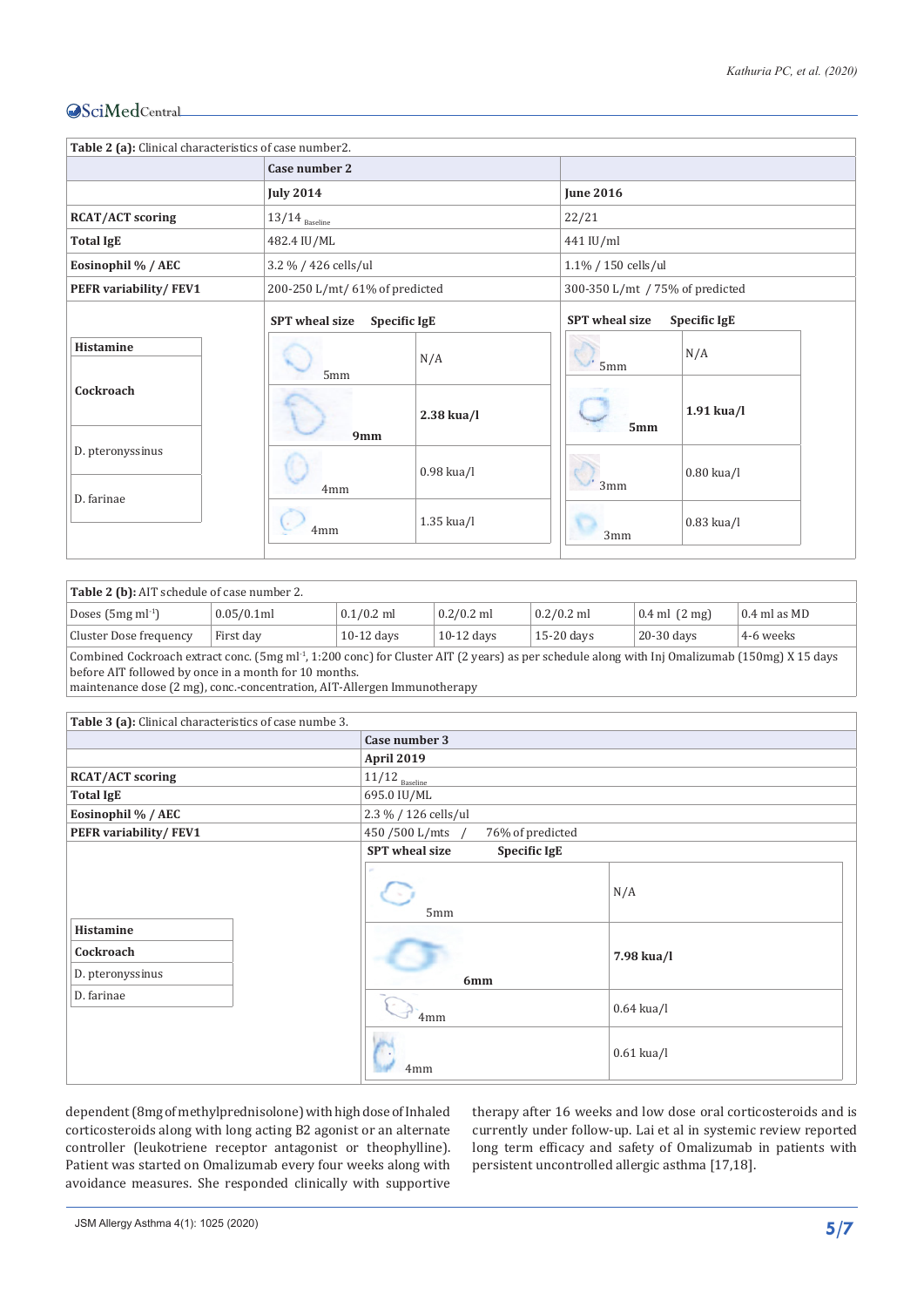| Table 3 (b): AIT schedule of case number 3.                                                                                                                                                                        |            |              |              |              |                                |           |  |
|--------------------------------------------------------------------------------------------------------------------------------------------------------------------------------------------------------------------|------------|--------------|--------------|--------------|--------------------------------|-----------|--|
| Doses $(5mg \, ml^{-1})$                                                                                                                                                                                           | 0.05/0.1ml | $0.1/0.2$ ml | $0.2/0.2$ ml | $0.2/0.3$ ml | $0.5$ ml<br>$(2.5 \text{ mg})$ | $0.5$ ml  |  |
| Cluster Dose frequency                                                                                                                                                                                             | First day  | $10-12$ days | $10-12$ days | $15-20$ days | 20-30 days                     | 4-6 weeks |  |
| Combined Cockroach extract conc. (5mg ml <sup>-1</sup> , 1:200 conc.) for Cluster AIT (1 year) as per schedule along with Inj Omalizumab (150mg) X 15 days<br>before AIT followed by once in a month for 4 months. |            |              |              |              |                                |           |  |

maintenance dose (2.5 mg), conc.-concentration, AIT-Allergen Immunotherapy

| Table 4 (a): Clinical characteristics of case number 4. |                                               |                     |                                  |                     |  |
|---------------------------------------------------------|-----------------------------------------------|---------------------|----------------------------------|---------------------|--|
|                                                         | Case number 4                                 |                     |                                  |                     |  |
|                                                         | <b>Jan 2006</b>                               |                     | <b>May 2008</b>                  |                     |  |
| <b>RCAT/ACT scoring</b>                                 | $12_{\text{ Baseline}}/11_{\text{ Baseline}}$ |                     | 22/23                            |                     |  |
| <b>Total IgE</b>                                        | 247.0 IU/ML                                   |                     | 140 IU/ml                        |                     |  |
| Eosinophil % / AEC                                      | 7 % / 502 cells/ul                            |                     | 3.5% / 150 cells/ul              |                     |  |
| PEFR variability/FEV1                                   | 200-250 L/mt /                                | 65% of predicted    | 400-450 L/mt / 78 % of predicted |                     |  |
|                                                         | <b>SPT</b> wheal size                         | <b>Specific IgE</b> | <b>SPT</b> wheal size            | <b>Specific IgE</b> |  |
|                                                         | 5mm                                           | N/A                 | 5mm                              | N/A                 |  |
| Histamine<br>Cockroach<br>D. pteronyssinus              | 8mm                                           | 9.47 kua/l          | 5mm                              | $5.2$ kua/l         |  |
| D. farinae                                              | 5mm                                           | $< 0.1$ kua/l       | 3mm                              | $< 0.1$ kua/l       |  |
|                                                         | 5mm                                           | $< 0.1$ kua/l       | 3mm                              | $< 0.1$ kua/l       |  |

| Table 4 (b): AIT schedule of case number 4. |                  |          |          |          |                  |                             |
|---------------------------------------------|------------------|----------|----------|----------|------------------|-----------------------------|
| Doses $(5mg \, ml^{-1})$<br>1:200 conc.     | 0.1 <sub>m</sub> | $0.2$ ml | $0.3$ ml | $0.3$ ml | $0.4$ ml         | $\vert$ 0.3 ml (2mg) as MTD |
| Conventional Dose<br>frequency              | First day        | 7 days   | 7 days   | 7 days   | Adverse reaction | Continued for 2 years       |
|                                             |                  |          |          |          |                  |                             |

Conventional Allergen Immunotherapy with Cockroach extract conc. (5mg ml-1, 1:200 conc.) X 2 years as per schedule, got adverse reactionanaphylaxis at 0.4 ml (Inj Adreanaline, anti-histamine and steroid given).

MTD-maximum tolerance dose (2.5 mg), conc.-concentration, AIT-Allergen Immunotherapy

| <b>Table 5:</b> Clinical characteristics of case number 5. |                                       |                                                            |  |  |  |  |
|------------------------------------------------------------|---------------------------------------|------------------------------------------------------------|--|--|--|--|
|                                                            | Case number 5                         |                                                            |  |  |  |  |
| <b>RCAT/ACT scoring</b>                                    | $12/10_{\rm\; Baseline}$              |                                                            |  |  |  |  |
| <b>Total IgE</b>                                           | 407 IU/ML                             |                                                            |  |  |  |  |
| Eosinophil % / AEC                                         | 2.5% / 120 cells/ul                   |                                                            |  |  |  |  |
| PEFR variability/FEV1                                      |                                       | 250 L/mt, 350 L/mt after bronchodilator/ <50% of predicted |  |  |  |  |
|                                                            | <b>SPT</b> wheal size<br>Specific IgE |                                                            |  |  |  |  |
|                                                            | 5mm                                   | N/A                                                        |  |  |  |  |
| Histamine<br>Cockroach<br>D. pteronyssinus                 | 8mm                                   | 5.46 kua/l                                                 |  |  |  |  |
| D. farinae                                                 | 3mm                                   | $0.51$ kua/l                                               |  |  |  |  |
|                                                            | 3mm                                   | $0.34$ kua/l                                               |  |  |  |  |
|                                                            |                                       |                                                            |  |  |  |  |